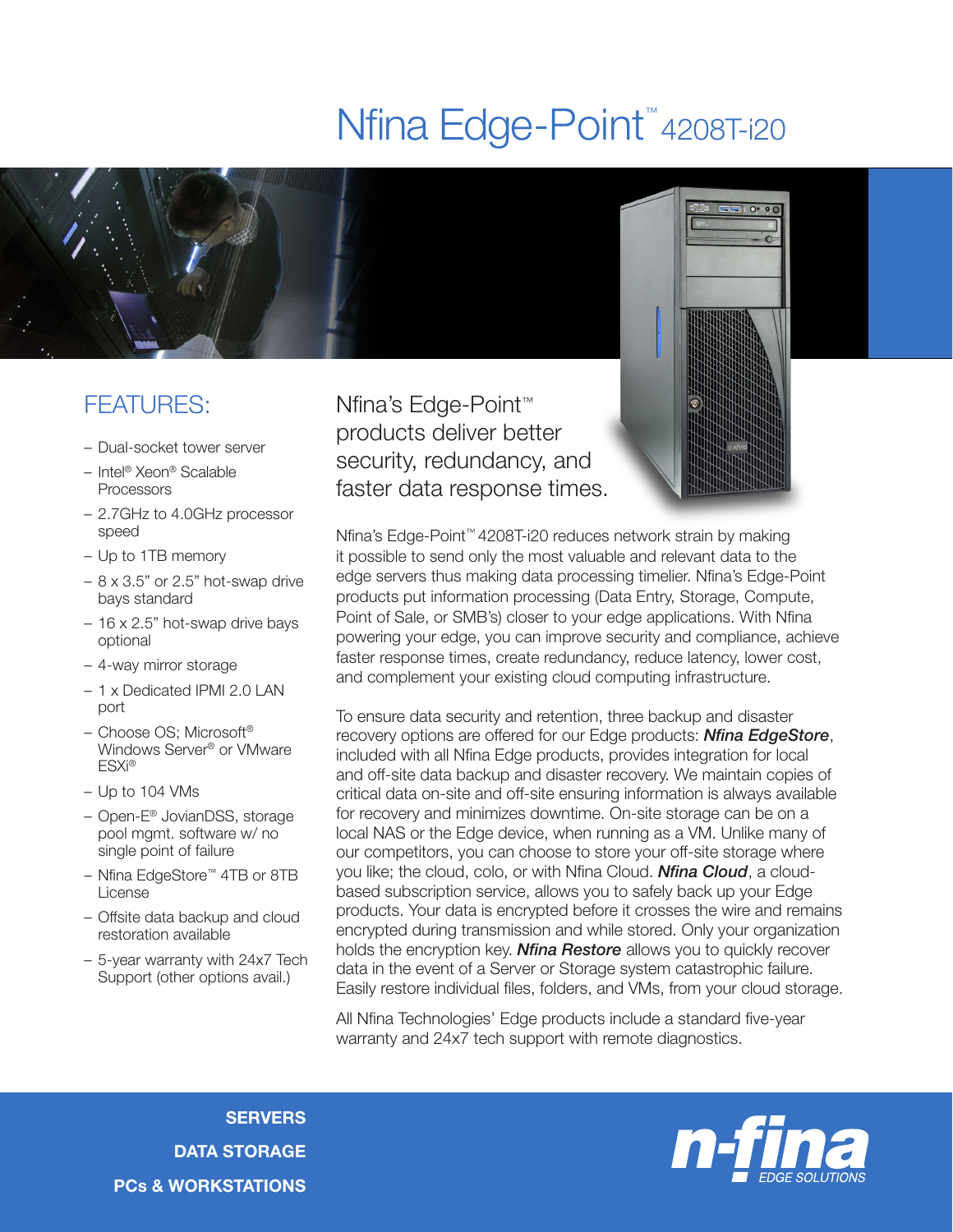## NFINA Edge-Point™ 4208T-i20

| <b>SPECIFICATIONS</b>            |                                                                                                                                                                                                                                                                                                               |
|----------------------------------|---------------------------------------------------------------------------------------------------------------------------------------------------------------------------------------------------------------------------------------------------------------------------------------------------------------|
| Form Factor                      | Tower enclosure, 14.25" x 7.25" x 16.75"                                                                                                                                                                                                                                                                      |
| <b>Operating Temperature</b>     | 10°C to 35°C (50°F to 95°F)                                                                                                                                                                                                                                                                                   |
| Processors                       | 2nd Gen. Intel® Xeon® Scalable processors, up to 28 cores, 56 threads                                                                                                                                                                                                                                         |
| Processor Speed                  | Up to 2.7GHz to 4.0GHz                                                                                                                                                                                                                                                                                        |
| CPU Cache                        | 38.5MB Intel® Smart Cache (per processor)                                                                                                                                                                                                                                                                     |
| Socket                           | Dual socket P                                                                                                                                                                                                                                                                                                 |
| Memory                           | 16 DIMM slots, ECC DDR4 2666/2933 MHz<br>1TB Max memory capacity                                                                                                                                                                                                                                              |
| <b>Drives</b>                    | Up to 8 x 3.5" hot-swap drives; SSD or HDD $-$ or $-$<br>Up to 16 x 2.5" hot-swap drives; SSD or HDD<br>Up to 2 x boot drives: 2 x M.2 NVMe/SSDs (2280), SATA/PCle $-$ or $-$<br>2 x 2.5" SSDs (cannot mix drive type)<br>Add up to Seven 12 or 24 bay JBODs for additional storage                           |
| <b>Optical Drive</b>             | 48x CD-RW / 24 x DVD +/-RW, included                                                                                                                                                                                                                                                                          |
| Storage Controller               | Choose: 1 x 9300-4i 12Gb/s SAS Host Bus Adapters<br>1 x 9300-4i4e 12Gb/s SAS Host Bus Adapters<br>1 x 9300-8i 12Gb/s SAS Host Bus Adapters<br>1 x 9400-8i8e 12Gb/s SAS Host Bus Adapters<br>$-$ or $-$ 1 x 9305-16i 12Gb/s SAS Host Bus Adapters                                                              |
| <b>RAID Options</b>              | 4-way mirroring                                                                                                                                                                                                                                                                                               |
| Remote Management                | IPMI 2.0, KVM over HTML5                                                                                                                                                                                                                                                                                      |
| <b>TPM</b>                       | Version 2.0, optional                                                                                                                                                                                                                                                                                         |
| OS/Virtual Platform              | Microsoft <sup>®</sup> Windows Server <sup>®</sup> , Up to 104 VMs<br>VMware ESXi®, Up to 104 VMs                                                                                                                                                                                                             |
| Software Options                 | Microsoft <sup>®</sup> Windows Server <sup>®</sup> 2019, Microsoft <sup>®</sup> Windows 10 Pro<br>Microsoft® SQL Server, Microsoft® Exchange Server<br>VMware vSphere®, VMware vCenter®<br>Nfina EdgeStore™ 4TB, Nfina EdgeStore™ 8TB<br>Open-E <sup>®</sup> JovianDSS (depending on desired usable capacity) |
| Backup and Disaster Recovery     | Nfina Cloud - Secure cloud based data backup (monthy subscription required)<br>Nfina Restore - Data recovery from cloud storage (monthy subscription required)                                                                                                                                                |
| Input Voltage                    | 100-127V @ 8.8A, 50/60 Hz<br>200-240V @ 4.4A, 50/60 Hz                                                                                                                                                                                                                                                        |
| <b>Power Supplies</b>            | Dual redundant hot-swap 750W AC                                                                                                                                                                                                                                                                               |
| <b>Regulatory Certifications</b> | NRTL Nemko (US, Canada), CE (Europe), RCM (Australia/NZ), GS (Germany),<br>FCC (US), ICES-3(A) (Canada), KC (Korea), Ukraine Certification, BSMI (Taiwan),<br>EAC (Russia), VCCI-A (Japan)                                                                                                                    |
| Warranty                         | 5 years (other options available)                                                                                                                                                                                                                                                                             |